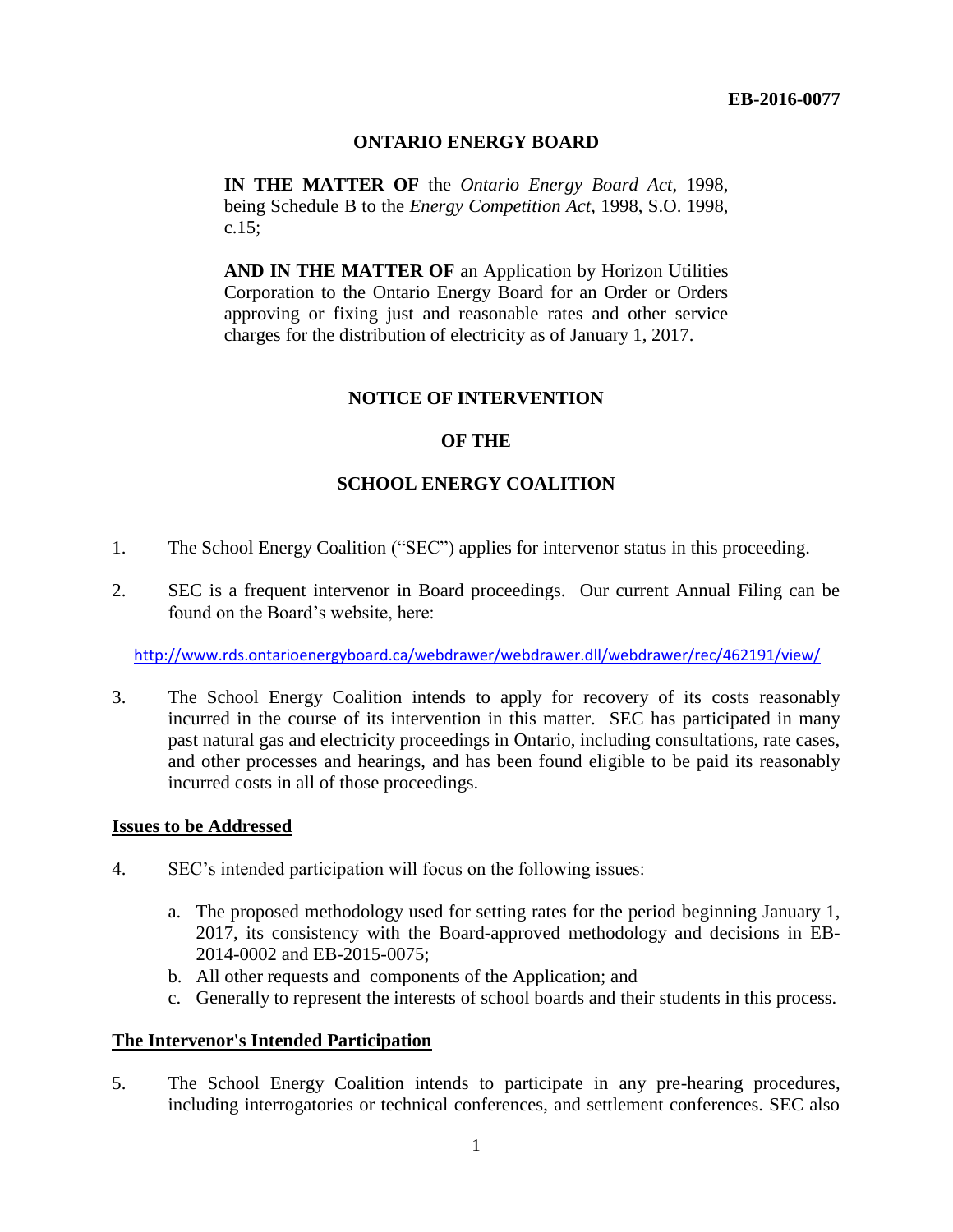intends to participate in any oral hearing of this matter, and in written or oral submissions, as well as any other parts of the process that the Board should order.

### **Nature of Hearing Requested**

6. Until interrogatories have been answered, we believe it is premature to assess whether a written or an oral hearing is more appropriate in this proceeding.

### **Counsel/Representative**

- 7. SEC requests that a copy of all documents filed with the Board by each party to this proceeding be served on the intervenor, and on the intervenor's counsel, as follows:
	- a. School Energy Coalition: (electronic copies only)

## **ONTARIO EDUCATION SERVICES CORPORATION c/o Ontario Public School Boards Association** 439 University Avenue, 18th Floor

Toronto, ON M5G 1Y8

Attn: Wayne McNally, SEC Coordinator Phone: 416 340-2540 Fax: 416 340-7571 Email: wmcnally@opsba.org

b. SEC's counsel: (both electronic and paper copies)

## **JAY SHEPHERD PROFESSIONAL CORPORATION**

2200 Yonge Street Suite 1302 Toronto, Ontario, M4S 2C6

Attn: Mark Rubenstein Phone: 416-483-3300 Fax: 416-483-3305 Email: [mark.rubenstein@canadianenergylawyers.com](mailto:mark.rubenstein@canadianenergylawyers.com)

with an electronic copy to:

Attn: Jay Shepherd Phone: 416-483-3300 Fax: 416-483-3305 Email: [jay.shepherd@canadianenergylawyers.com](mailto:jay.shepherd@canadianenergylawyers.com)